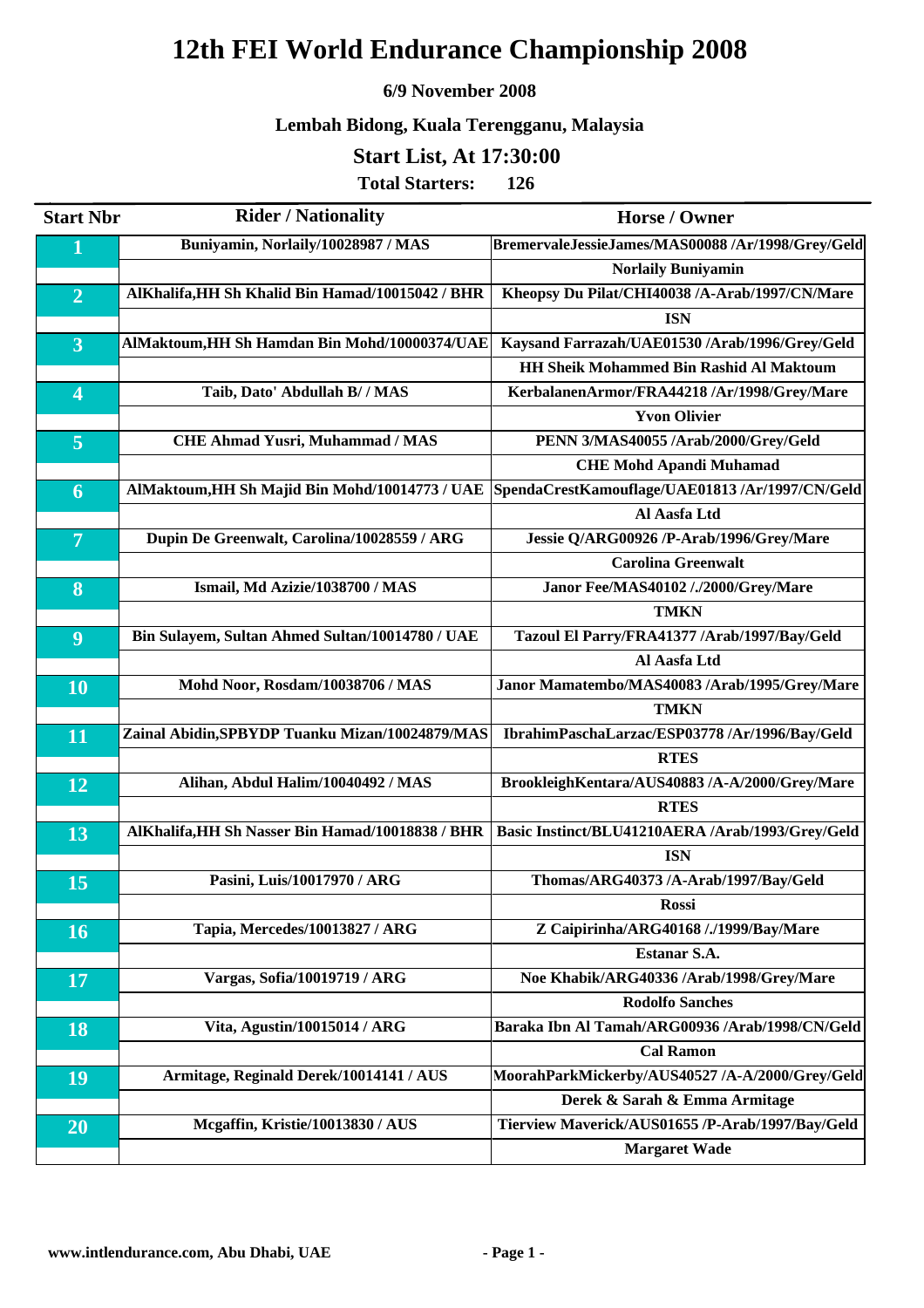#### **6/9 November 2008**

## **Lembah Bidong, Kuala Terengganu, Malaysia**

## **Start List, At 17:30:00**

| <b>Start Nbr</b> | <b>Rider / Nationality</b>                 | <b>Horse / Owner</b>                              |
|------------------|--------------------------------------------|---------------------------------------------------|
| 21               | Sample, Brook Robert/10018556 / AUS        | BrookleighExcalibur/AUS40744 /P-Arab/1996/CN/Geld |
|                  |                                            | <b>Leigh Ann Sample</b>                           |
| 22               | Sample, George Matthew/10018543 / AUS      | BrookleighRicardo/AUS40749 /P-Arab/1998/CN/Geld   |
|                  |                                            | <b>Brook Sample</b>                               |
| 23               | Toft, Penny/10013832 / AUS                 | Don/AUS02026 /A-Arab/1996/Bay/Geld                |
|                  |                                            | <b>Peter Loft</b>                                 |
| 24               | Wade, Margaret/10013834 / AUS              | China Doll/AUS01337 /P-Arab/1995/Grey/Mare        |
|                  |                                            | <b>Margaret Wade</b>                              |
| 25               | Thumer, Susanne/10017872 / AUS             | Galib/AT121-0996-92 /./1992/Bay/Geld              |
|                  |                                            | <b>Susanne Thumer</b>                             |
| 26               | Al Doseri, Ghazi Mohd Ahmed/10017477 / BHR | Mexico/BRN40066 /A-Arab/1998/L Bay/Geld           |
|                  |                                            | <b>Royal Endurance Team of Bahrain</b>            |
| 27               | Abd Ghani, Kamaruddin/10014579 / MAS       | Navidad/FRA43227 /P-Arab/1998/Chestnut/Geld       |
|                  |                                            | <b>Royal Endurance Team of Bahrain</b>            |
| 28               | Isahak, Mohd Shuaib/10015277 / MAS         | Blue Branco/RSA40300 /P-Arab/1999/Grey/Geld       |
|                  |                                            | <b>Royal Endurance Team of Bahrain</b>            |
| $\overline{29}$  | Alhazza, Ahmed Abdulla/10014212 / BHR      | Barakah Bar/BRN40083 /A-Arab/2000/Grey/Geld       |
|                  |                                            | <b>Royal Endurance Team of Bahrain</b>            |
| 30               | <b>Mahmood, Raed/10018105 / BHR</b>        | WilloiBintKhyberie/BRN40082 /Arab/1998/Grey/Mare  |
|                  |                                            | <b>Royal Endurance Team of Bahrain</b>            |
| 31               | Taher Yousif, Yousif Ali/10020248 / BHR    | Ganda Koy/FRA11795 /P-Arab/1996/Grey/Geld         |
|                  |                                            | <b>Royal Endurance Team of Bahrain</b>            |
| 32               | Boulanger, Karin/10014168 / BEL            | Poespass/A8794 /Arab/1995/Chestnut/Geld           |
|                  |                                            | <b>Huguette Jadoul</b>                            |
| 33               | Denayer, Stephanie/10030856 / BEL          | NoumeaDesSauvlons/BC2307 /P-Arab/1997/CN/Mare     |
|                  |                                            | <b>Jean Houassin</b>                              |
| 34               | Di Geronimo, Pietro/10032032 / BEL         | SD Mengali/BA4443 /Arab/1999/Chestnut/Geld        |
|                  |                                            | Pietro Di Geronimo                                |
| 35               | Jaumotte, Rachel/10021953 / BEL            | Rukban Dikruhu MMN/BA4196 /Arab/1998/CN/Geld      |
|                  |                                            | <b>Rachel Jaumotte</b>                            |
| 36               | Olmanst, Audrey/10038694 / BEL             | Sisko/BC2466 /P-Arab/1998/Grey/Geld               |
|                  |                                            | <b>Christian Van Sante</b>                        |
| 37               | Pereira, Maritza/10037492 / BEL            | Taborah De Sier/BEL12062 /Arab/1996/Grey/Mare     |
|                  |                                            | <b>Julie Otjacques</b>                            |
| 38               | Benns, Wendy/10018534 / CAN                | Supreme Justice/CAN40173 /Arab/1999/Bay/Geld      |
|                  |                                            | <b>Wendy Benns</b>                                |
| 40               | Gielen, Robert/10018527 / CAN              | F.C. Galaxy/CAN02782 /Arab/1997/Bay/Geld          |
|                  |                                            | <b>Robert Gielen</b>                              |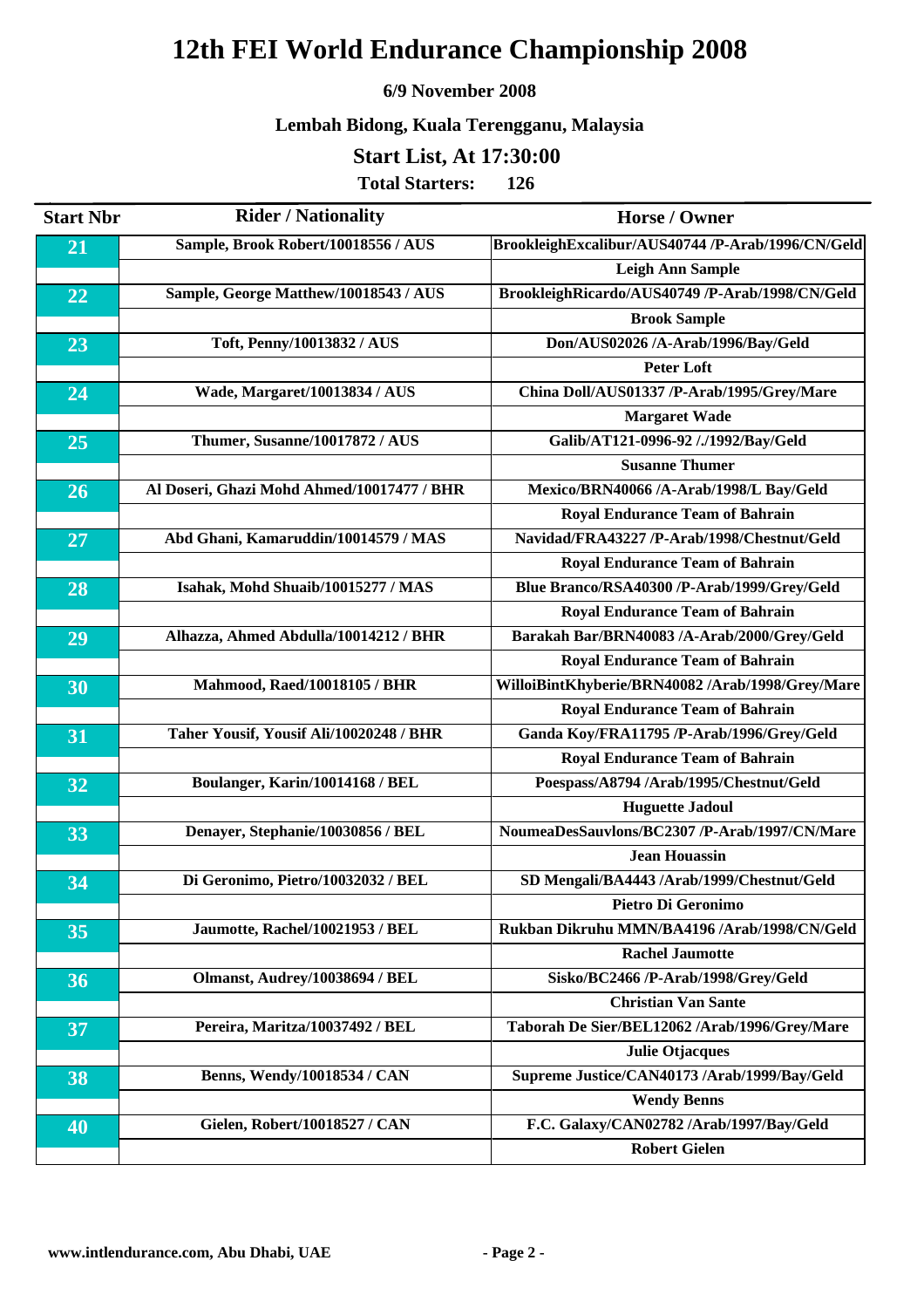#### **6/9 November 2008**

## **Lembah Bidong, Kuala Terengganu, Malaysia**

## **Start List, At 17:30:00**

| <b>Start Nbr</b> | <b>Rider / Nationality</b>             | <b>Horse / Owner</b>                              |
|------------------|----------------------------------------|---------------------------------------------------|
| 41               | Maccoubrey, Wendy/10018538 / CAN       | Mariah/CAN02659 /Arab/1993/Grey/Geld              |
|                  |                                        | <b>Wendy Maccoubrey</b>                           |
| 42               | <b>Sturley, Ruth/10017844 / CAN</b>    | RBF Super Sport/CAN02334 /Arab/1993/CN/Geld       |
|                  |                                        | <b>Ruth Sturley</b>                               |
| 43               | Vinton, Yvette/10013858 / CAN          | Teese/CAN40148 /Arab/2000/Chestnut/Geld           |
|                  |                                        | <b>Yvette Vinton</b>                              |
| 44               | Arcaya, Ricardo/10032802 / CHI         | Don Pancho/CHI40077 /Arab/1999/White/Geld         |
|                  |                                        | Ricardo Arcaya                                    |
| 45               | Figueroa, Pablo/10040004 / CHI         | Garota/CHI40122 /A-Arab/1999/Bay/Mare             |
|                  |                                        | Pablo Figueroa                                    |
| 46               | Ibanez, Mark/10036582 / CHI            | Amen Corner/CHI40103 /Arab/1999/Grey/Mare         |
|                  |                                        | <b>Mark Ibanez</b>                                |
| 47               | Novoa, Ana/10013863 / CHI              | Pistrat/CHI40014 /Arab/1998/Bay/Geld              |
|                  |                                        | Ana Mara-a Novoa                                  |
| 48               | Searle, Enrique/10040003 / CHI         | Mantequilla/CHI40121 /A-Arab/2001/White/Mare      |
|                  |                                        | <b>Enrique Searle</b>                             |
| 49               | Gaona, Mauricio/10039727 / COL         | Teodoro/CHI40030 /A-Arab/1999/Grey/Geld           |
|                  |                                        | <b>Ruben Parra Gaete</b>                          |
| 50               | Mutis, Cristina/10032309 / COL         | Barak/C13631/05 /Arab/2000/Grey/Geld              |
|                  |                                        | <b>Alejandro Rossi</b>                            |
| 51               | Delgado Cerdas, Oscar/10040712 / COS   | Faraon/CRC00082 /A-Arab/1992/Grey/Geld            |
|                  |                                        | Guillermo Salazar Palavicini                      |
| 52               | Zamora Rodriguez, Diego/10040710 / COS | Samuray/CRC40097 /Arab/1999/Grey/Geld             |
|                  |                                        | <b>Marcial Zamora Miranda</b>                     |
| 53               | Atger, Virginie/10014473 / FRA         | Hadia De Jalima/FRA41166 /Arab/1998/Chestnut/Geld |
|                  |                                        | <b>Jean Claude Guillaume</b>                      |
| 54               | Benoit, Philippe/10019322 / FRA        | Akim Du Boulve/FRA13378 /Arab/1998/Roan/Geld      |
|                  |                                        | <b>Philippe Benoit</b>                            |
| 55               | Denayer, Caroline/10018182 / FRA       | Gwellik Du Parc/FRA09102 /Arab/1994/Chestnut/Geld |
|                  |                                        | <b>Caroline Denayer Gad</b>                       |
| 56               | Dietsch, Pascale/10015160 / FRA        | HifraneDuBarthas/FRA09978 /Cbreed/1995/Bay/Mare   |
|                  |                                        | <b>Regis Kuntz</b>                                |
| 57               | Frances, Jean Philippe/10013891 / FRA  | Hanaba Du Bois/FRA40808 /Arab/1995/Grey/Mare      |
|                  |                                        | <b>Gilles Amphour</b>                             |
| 58               | Lafaure, Julien/10018156 / FRA         | Jharez De Cabirat/FRA13111 /Arab/1997/Grey/Geld   |
|                  |                                        | <b>Jean Noel Lafaure</b>                          |
| $\overline{59}$  | Arnold, Melanie/10013908 / GER         | Jestime/DE304049683397 /A-Arab/1997/D Bay/Mare    |
|                  |                                        | <b>Adolf Arnold</b>                               |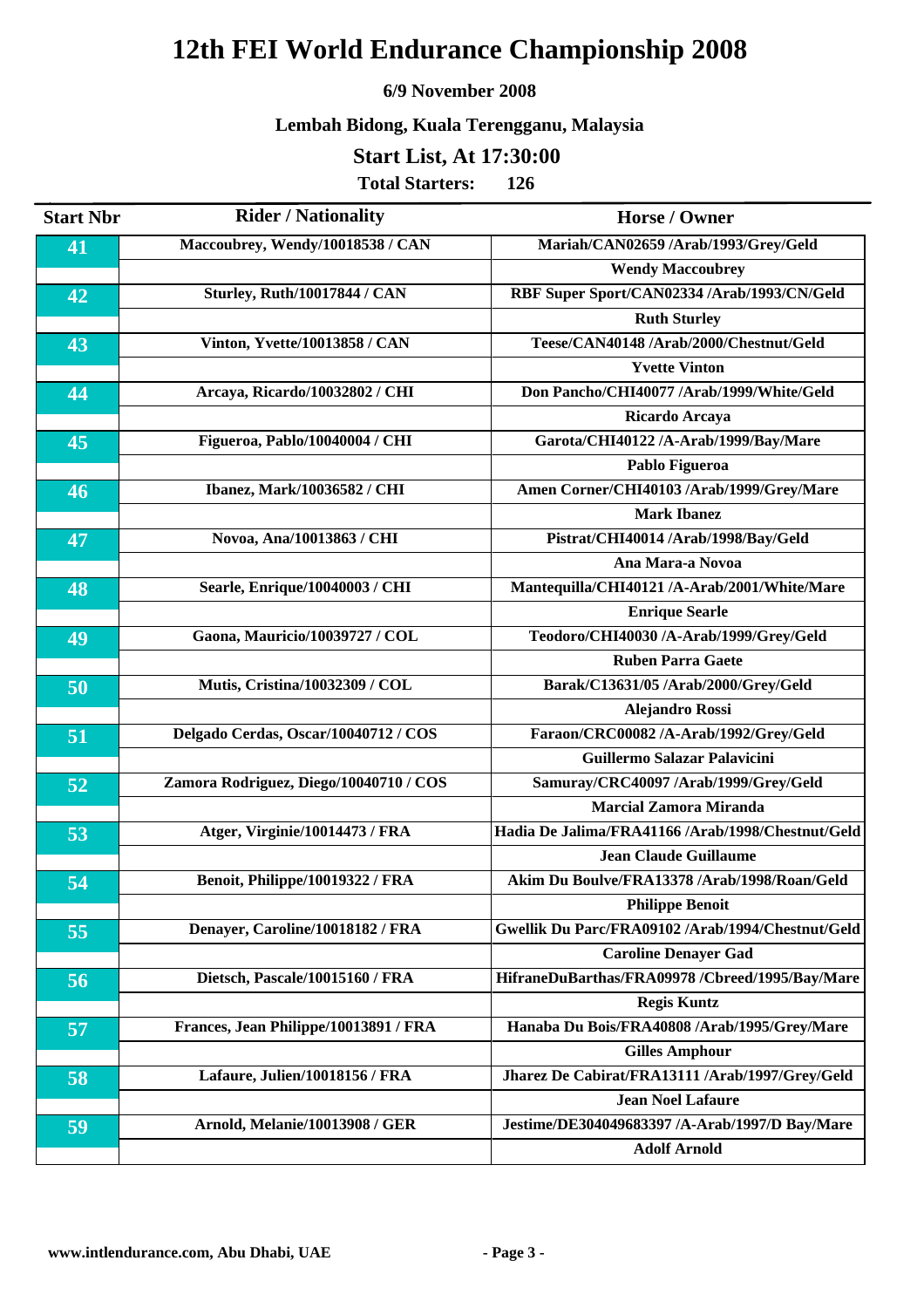#### **6/9 November 2008**

## **Lembah Bidong, Kuala Terengganu, Malaysia**

## **Start List, At 17:30:00**

| <b>Start Nbr</b> | <b>Rider / Nationality</b>            | Horse / Owner                                  |
|------------------|---------------------------------------|------------------------------------------------|
| 60               | Arnold, Sabrina/10013909 / GER        | Toni Maccaroni/GER40096 /./1999/Grey/Geld      |
|                  |                                       | <b>Adolf Arnold</b>                            |
| 62               | Hitzler, Belinda/10013917 / GER       | Iris De Soult/FRA10699 /./1996/Grey/Geld       |
|                  |                                       | <b>Stephan Schelldorf</b>                      |
| 64               | Yeoman, Christine/10014040 / UK       | L M Midday/ARG40520 /Arab/1999/Grey/Mare       |
|                  |                                       | <b>Christine Yeoman</b>                        |
| 65               | Lopez, Byron/10024810 / GUA           | Tahiti/GUA00229 /A-Arab/1998/Bay/Stall         |
|                  |                                       | <b>Byron Lopez</b>                             |
| 66               | Paiz Larrave, Fernando/10024808 / GUA | Farahon/GUA00227 /A-Arab/1997/Grey/Stall       |
|                  |                                       | Luis Vega Aleman                               |
| 67               | Paiz Larrave, Laura/10018247 / GUA    | LM Ganador/GUA40043 /Arab/1999/Grey/Geld       |
|                  |                                       | <b>Emilio Eva</b>                              |
| 68               | Komjathy, Barbara/10036449 / HUN      | Ezust Gepard/HUN40530 /Arab/2001/Grey/Geld     |
|                  |                                       | <b>Csaba Mihok</b>                             |
| 69               | Odor, Eniko/10021503 / HUN            | Geza/HUN01490 /A-Euro/1995/Grey/Stall          |
|                  |                                       | <b>Lajos Odor</b>                              |
| 70               | Szebo, Laszlo/10018708 / HUN          | Sadek P/HUN40248 /Arab/1999/Chestnut/Stall     |
|                  |                                       | Pelsonius E.C.                                 |
| 71               | Catalano, Vincenzo/10025169 / ITA     | Parytet/ITA09250 /Arab/1998/Grey/Stall         |
|                  |                                       | <b>Ungolo Teresa</b>                           |
| 73               | Garatti, Simona/10018127 / ITA        | Z'tadore Al Maury/ITA40762 /Arab/1996/CN/Mare  |
|                  |                                       | Simona Garatti                                 |
| 74               | Giacchero, Patrizia/10014543 / ITA    | Locace/ITA41054 /./1999/Dun/Geld               |
|                  |                                       | <b>Gabriella Bordone</b>                       |
| 76               | Laliscia, Gianluca/10013935 / ITA     | Kohl/ITA09195 /Arab/1995/Bay/Stall             |
|                  |                                       | Al Aasfa Ltd                                   |
| 77               | Hasumi, Seiichi/10017674 / JAP        | SMR Fayette De Cameo/USA08703 /./1995/Bay/Mare |
|                  |                                       | Seiichi Hasumi                                 |
| 78               | Ozawa, Kiyoshi/10021443 / JAP         | Sarahs Song/USA40837 /Arab/1998/Bay/Mare       |
|                  |                                       | David Kaden & Tracy Webb                       |
| 79               | Van Druenen, Lisette/10027065 / NET   | Escapade II/NED40113 /./1992/Grey/Geld         |
|                  |                                       | E.A.M. Van Druenen                             |
| 80               | Lam-Pimblett, Janet/10019114 / NET    | Bugainvilla/NED40938 /./1996/Black/Mare        |
|                  |                                       | J. Lam                                         |
| 81               | Lamsma-Sturrus, Anita/10013958 / NET  | LaylaAraFrancina/NED06291 /Arab/1989/CN/Mare   |
|                  |                                       | J.G.N. Pauw-Kraan                              |
| 82               | Oudshoorn, Donna/10019108 / NET       | Karrimh/NED41244 /NRPS/1994/Chestnut/Geld      |
|                  |                                       | D.E.M. Oudshoorn                               |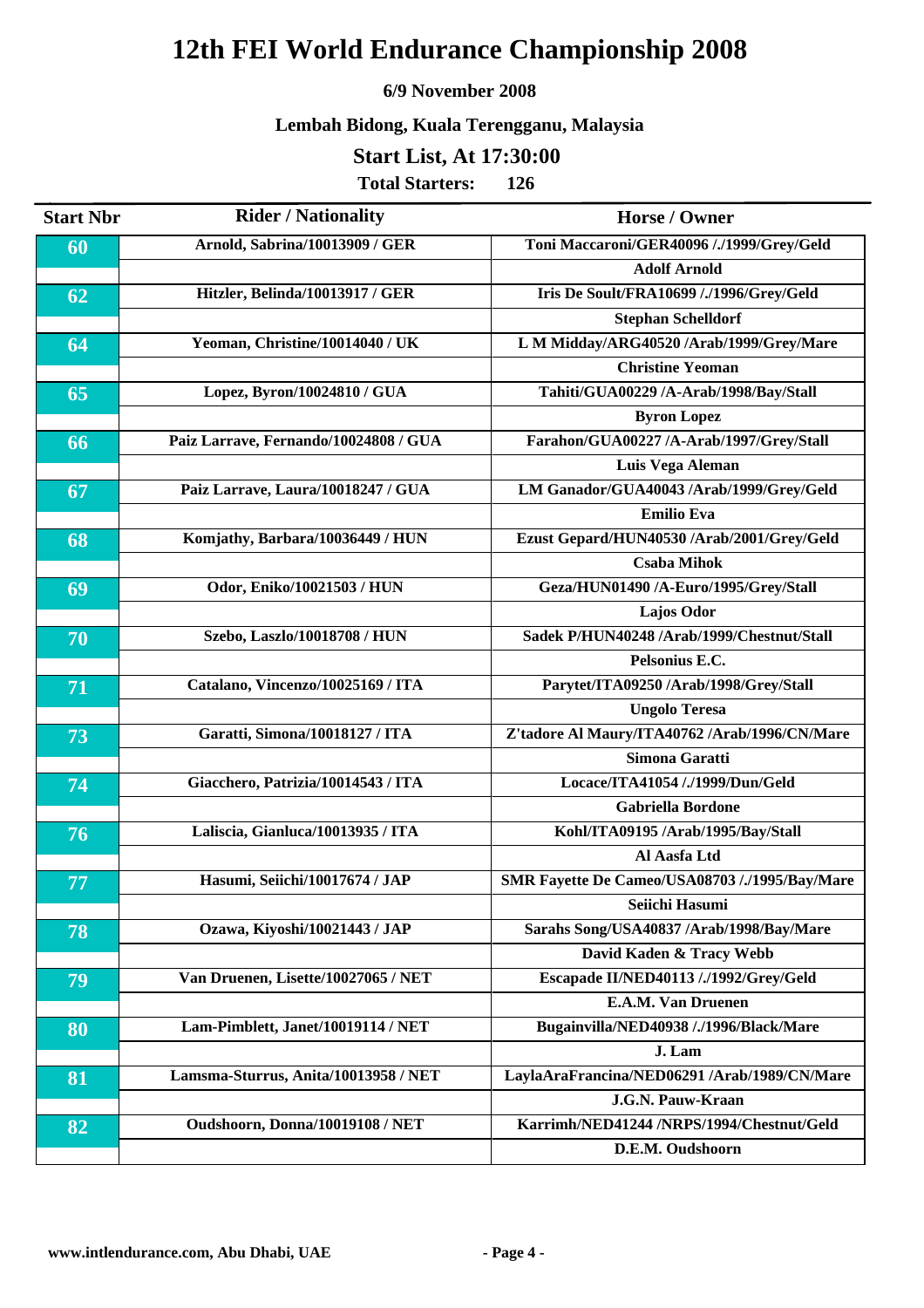#### **6/9 November 2008**

## **Lembah Bidong, Kuala Terengganu, Malaysia**

## **Start List, At 17:30:00**

| <b>Start Nbr</b> | <b>Rider / Nationality</b>                | <b>Horse / Owner</b>                             |
|------------------|-------------------------------------------|--------------------------------------------------|
| 83               | Van Der Velde, Yvonne/10013959 / NET      | Joy Escobar/NED41168 /Arab/1998/Bay/Geld         |
|                  |                                           | <b>Y. Van Der Velde</b>                          |
| 84               | Smith, Andrea/10033110 / NZL              | Sierra Nevada/ /A-Arab/1998/Grey/Geld            |
|                  |                                           | <b>Andrea Smith</b>                              |
| 85               | Smestad, Camilla/10013960 / NOR           | AK-Cadiz/NOR02017 /Crsbreed/1997/Chestnut/Geld   |
|                  |                                           | <b>Terje Smestad</b>                             |
| 86               | Al Balushi, Jamal/10035627 / OMA          | Llion Du Fier/FRA10741 /Selle/1999/Grey/Geld     |
|                  |                                           | <b>Royal Cavalry Sultanate of Oman</b>           |
| 87               | Al Balushi, Sami/10035630 / OMA           | Luana De Lysa/OMA40022 /Arab/1999/Grey/Mare      |
|                  |                                           | <b>Royal Cavalry Sultanate of Oman</b>           |
| 88               | Al Fori, Mahmood/10035632 / OMA           | Kalifat Du Castel/GER41044 /Arab/1998/CN/Mare    |
|                  |                                           | <b>Royal Cavalry Sultanate of Oman</b>           |
| 89               | Al Hashmi, Said/10035629 / OMA            | Katidj/FRA09782 /Arab/1995/Grey/Geld             |
|                  |                                           | <b>Royal Cavalry Sultanate of Oman</b>           |
| 90               | Cacheirinha, Filipe/10014057 / POR        | Papoila/POR01710 /Arab/1996/Grey/Mare            |
|                  |                                           | <b>Ana Pinto Barbas</b>                          |
| 91               | Costa, Ana Margarida/10021314 / POR       | Gozlane Du Somail/POR01727 /Selle/1994/Grey/Mare |
|                  |                                           | <b>Josa Manuel Costa</b>                         |
| 92               | Pereira, Rui/10014675 / POR               | Canario/POR01379 /P-Arab/1995/Grey/Geld          |
|                  |                                           | Josa Maria Salvaa                                |
| 93               | Raposo, Joao/10014058 / POR               | Quinza/POR02338 /P-Arab/1997/Bay/Mare            |
|                  |                                           | Joao Serra Raposo                                |
| 94               | Abugnaim, Faleh Nasser/10030717 / QTR     | Leonardo/FRA42703 /Arab/1999/Bay/Geld            |
|                  |                                           | Al Shaqab Endurance Team                         |
| 95               | Al Marri, Abdulla Towaim/10020907 / QTR   | Kirquiz/FRA41970 /Arab/1998/Chestnut/Geld        |
|                  |                                           | <b>Al Shaqab Endurance Team</b>                  |
| 96               | Al Suwaidi, Mohd Sultan / QTR             | Lasan/FRA41807 /Ar/1999/Bay/Geld                 |
|                  |                                           | Al Shaqab Endurance Team                         |
| 97               | Al Nuaimi, Khalid Sanad/10019626 / QTR    | Ikbal/FRA42289 /Arab/1999/Grey/Mare              |
|                  |                                           | Al Shaqab Endurance Team                         |
| 98               | Al Nuaimi, Mohammed Tahous/10014695 / QTR | Istanboul/FRA10959 /P-Arab/1996/Grey/Mare        |
|                  |                                           | <b>Al Shaqab Endurance Team</b>                  |
| 99               | Beer, Atta Mohammed/10013979 / QTR        | EpsonDeLaBruiskaie/BEL11514 /P-A/1997/Bay/Geld   |
|                  |                                           | <b>Al Shaqab Endurance Team</b>                  |
| <b>100</b>       | Melbard, Nikolay/10013989 / RUS           | Magnum 68/GER27682 /A-Arab/1996/Chestnut/Geld    |
|                  |                                           | <b>Melbard Nikolay</b>                           |
| <b>101</b>       | <b>Boulbol, Feras/10020139 / SLO</b>      | Medina/SVK00291 /Arab/1999/Chestnut/Mare         |
|                  |                                           | <b>Hilmi Boulbol</b>                             |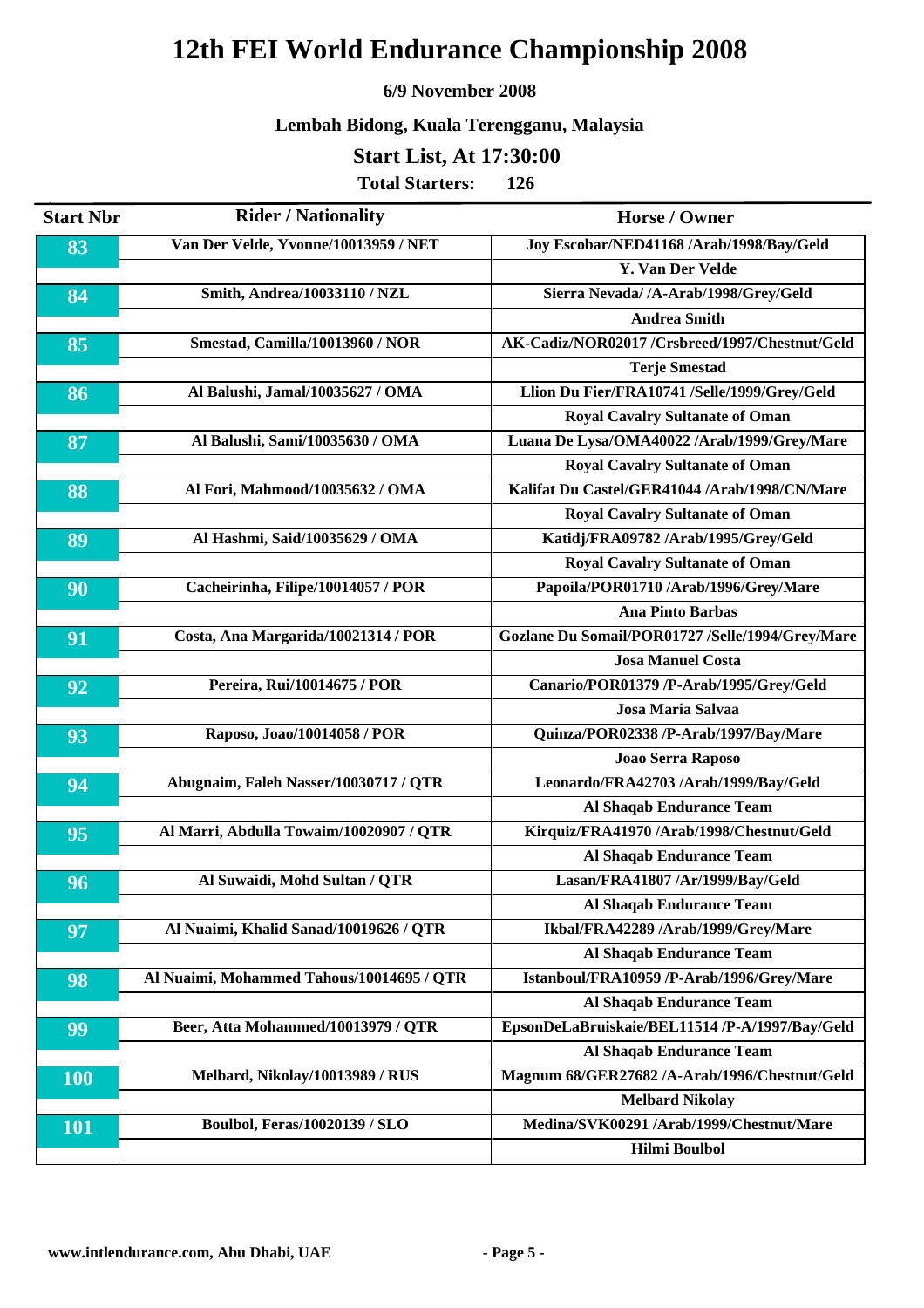#### **6/9 November 2008**

## **Lembah Bidong, Kuala Terengganu, Malaysia**

## **Start List, At 17:30:00**

| <b>Start Nbr</b> | <b>Rider / Nationality</b>                    | Horse / Owner                                     |
|------------------|-----------------------------------------------|---------------------------------------------------|
| 102              | Safranova, Katarina/10039913 / SLO            | Nazira/SVK40018 /Arab/2000/Grey/Mare              |
|                  |                                               | <b>Hilmi Boulbol</b>                              |
| 103              | De Villiers, Gillese/10015318 / SAF           | Traka Crypton/RSA40367 /Arab/2000/Bay/Geld        |
|                  |                                               | <b>G</b> De Villers                               |
| 104              | <b>Muller, Naomi/10019846 / SAF</b>           | Khyber/RSA40109 /Arab/2000/Grey/Geld              |
|                  |                                               | <b>Naomi Muller</b>                               |
| 105              | Pretorius, Jenene/10015326 / SAF              | Ruby/RSA40258 /P-Arab/1999/Bay/Geld               |
|                  |                                               | <b>Fabraka Arabians</b>                           |
| 106              | Van Niekerk, Cornelius/10014704 / SAF         | Ridasa Dr GBM/RSA40840 /P-Arab/2001/CN/Geld       |
|                  |                                               | <b>Jacob Hayward</b>                              |
| 107              | Van Niekerk, Thia/10019855 / SAF              | Izra Tendulkar/RSA40206 /Arab/1999/Grey/Stall     |
|                  |                                               | <b>Iaj Van Niekerk</b>                            |
| 108              | Alvarez Ponton, Maria Mercedes/10017916 / SPA | Nobby/FRA12995 /Arab/1995/Bay/Geld                |
|                  |                                               | <b>Jumas Team</b>                                 |
| 109              | Llorens Torres, Oriol/10043656 / SPA          | Ali Baraka/URU40187 /Arab/1999/Grey/Stall         |
|                  |                                               | <b>Josep Company</b>                              |
| 111              | Saenz Curto, Carlota/10038363 / SPA           | Mimosa/ESP04205 /./1992/Grey/Stall                |
|                  |                                               | <b>Carlota Saez Curto</b>                         |
| 112              | Yebra Altimiras, Anna/10013887 / SPA          | Vanita Vint Vacora/ESP02900 /Arab/1995/Grey/Mare  |
|                  |                                               | <b>Francesc Yebra</b>                             |
| 113              | Zabalua Dorronsoro, Jon/10019609 / SPA        | IO/FRA10711 /./1993/Bay/Mare                      |
|                  |                                               | Jesus Maria Zabalua Otegi                         |
| 114              | Schultz, Anneli/10018476 / SWE                | Nowator/SWE03122 /Arab/1999/Grey/Geld             |
|                  |                                               | <b>Anneli Schultz</b>                             |
| 115              | Munger, Veronika/10013995 / SWI               | Jannik Ch/SWI63594 /Arab/1997/Bay/Geld            |
|                  |                                               | <b>Munger Veronika</b>                            |
| 116              | Yusof, Zainuddin/10038705 / MAS               | Texas/MAS40106 /Arab/2001/Grey/Geld               |
|                  |                                               | <b>TMKN</b>                                       |
| 117              | Hamid, Muhammad Firdaus/10044455 / MAS        | Ifra Des Jamets/FRA12315 /Arab/1996/Chestnut/Geld |
|                  |                                               | Dato' Hj Abdullah Taib                            |
| 118              | Ali Subose, Mohd Ahmad/10028065 / UAE         | Koum Des Jamets/FRA12569 /Arab/1998/CN/Geld       |
|                  |                                               | Al Aasfa Ltd                                      |
| <b>119</b>       | Bin Huzaim, Abdulla Thani/10032533 / UAE      | Castlebar Kadeen/AUS01654 /Arab/1997/Grey/Mare    |
|                  |                                               | Al Aasfa Ltd                                      |
| 120              | Bin Shafya, Mubarak Khalifa/10014780 / UAE    | Zakah Zahara/UAE01535 /Arab/1996/Grey/Geld        |
|                  |                                               | Al Aasfa Ltd                                      |
| 121              | Ismail, Mohd Faizal/10018060 / MAS            | Edenfels Zephyr/EDE42920 /Arab/1997/Grey/Geld     |
|                  |                                               | <b>ISN</b>                                        |